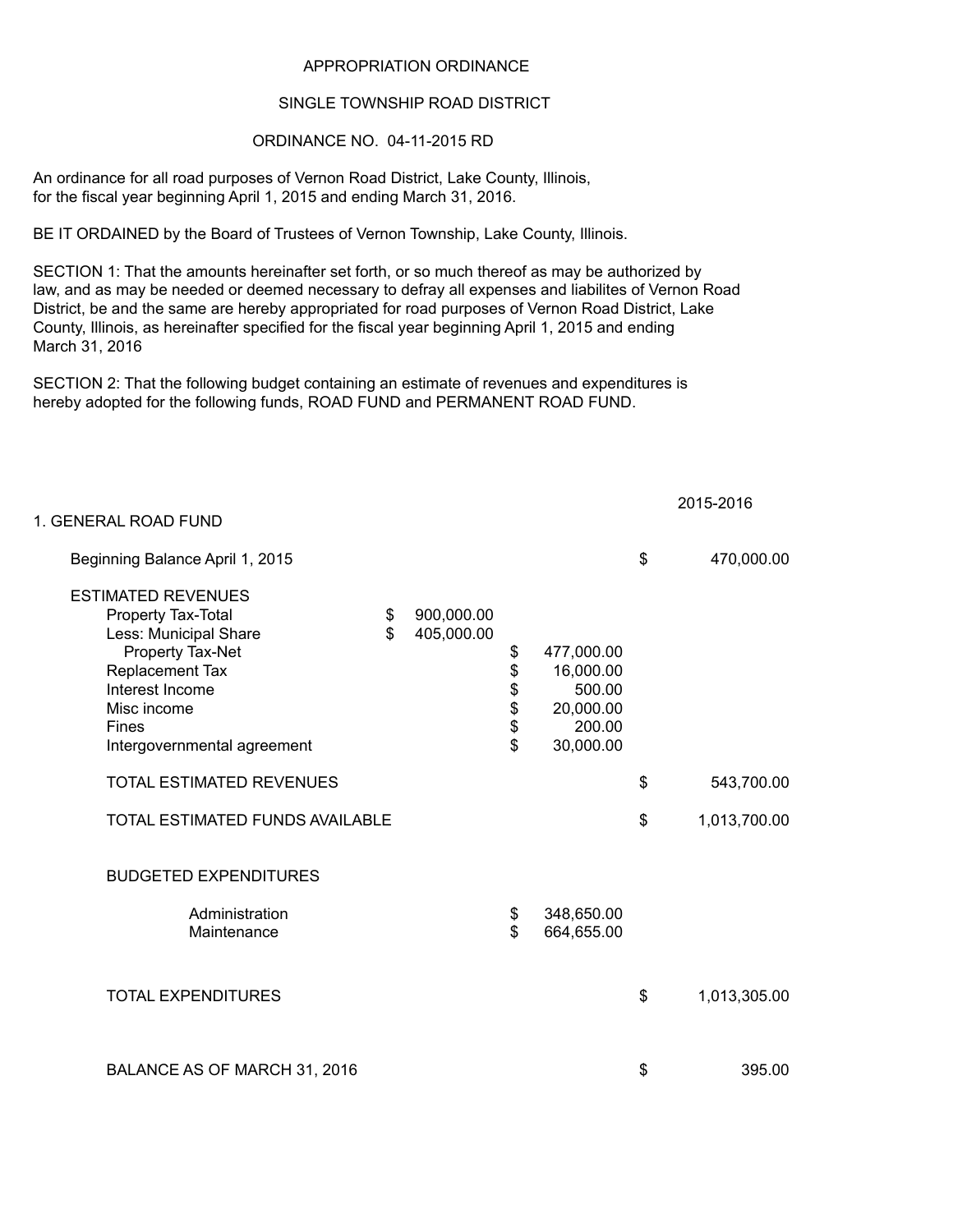| <b>ADMINISTRATION</b><br>Personnel                                                                                                                                                                                                        |                               |                                                                                                                                             |                  |
|-------------------------------------------------------------------------------------------------------------------------------------------------------------------------------------------------------------------------------------------|-------------------------------|---------------------------------------------------------------------------------------------------------------------------------------------|------------------|
| Salaries<br>Health Insurance<br><b>Social Security Contribution</b><br><b>Retirement Contribution</b><br>Unemployment Ins                                                                                                                 | \$<br>\$<br>\$<br>\$<br>\$    | 65,000.00<br>169,000.00<br>5,000.00<br>7,000.00<br>900.00                                                                                   |                  |
|                                                                                                                                                                                                                                           |                               |                                                                                                                                             | \$<br>246,900.00 |
| <b>Contractual Services</b>                                                                                                                                                                                                               |                               |                                                                                                                                             |                  |
| <b>Risk Management Contribution</b><br>Telephone<br>Rentals<br><b>Travel Expenses</b><br>Training<br>Postage<br>Publishing<br><b>Accounting Services</b><br><b>Legal Services</b><br><b>Dues</b><br><b>Uniforms</b><br>Licenses & Testing | \$<br><b>8888888888</b><br>\$ | 25,500.00<br>11,000.00<br>3,000.00<br>2,000.00<br>600.00<br>2,700.00<br>5,000.00<br>5,000.00<br>20,000.00<br>2,000.00<br>5,000.00<br>950.00 |                  |
|                                                                                                                                                                                                                                           |                               |                                                                                                                                             | \$<br>82,750.00  |
| Commodities<br><b>Office Supplies</b>                                                                                                                                                                                                     | \$                            | 4,000.00                                                                                                                                    | \$<br>4,000.00   |
| <b>Capital Outlay</b>                                                                                                                                                                                                                     |                               |                                                                                                                                             |                  |
| Equipment                                                                                                                                                                                                                                 | \$                            | 5,000.00                                                                                                                                    |                  |
| <b>Total Capital Outlay</b>                                                                                                                                                                                                               |                               |                                                                                                                                             | \$<br>5,000.00   |
| <b>Other Expenditures</b><br>Miscellaneous Expenses<br>Municipal Replacement Tax<br><b>Bonds</b>                                                                                                                                          | \$<br>\$<br>\$                | 4,000.00<br>6,000.00                                                                                                                        |                  |
| Total other expenditures                                                                                                                                                                                                                  |                               |                                                                                                                                             | \$<br>10,000.00  |
| <b>TOTAL ADMINISTRATION</b>                                                                                                                                                                                                               |                               |                                                                                                                                             | \$<br>348,650.00 |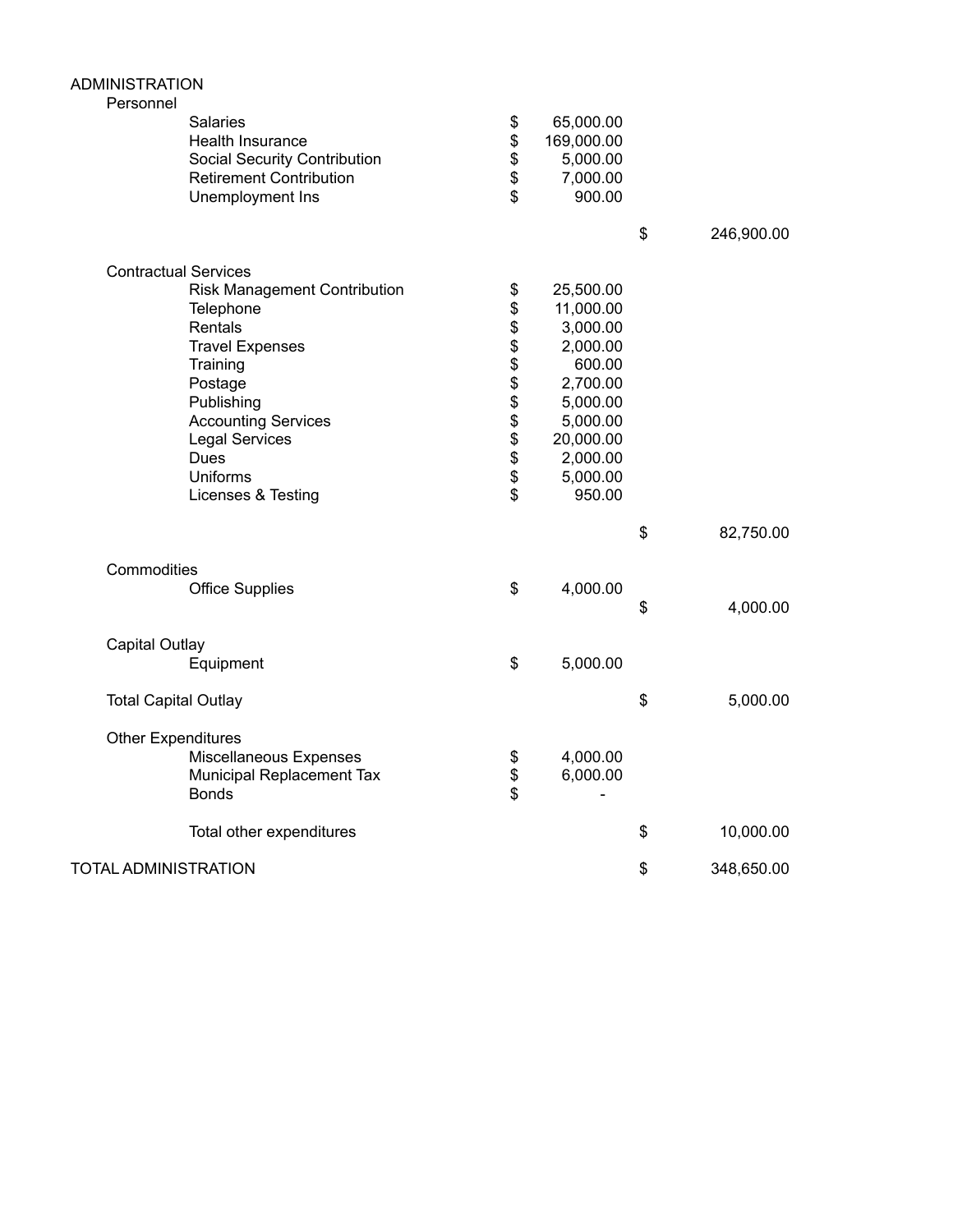## MAINTENANCE

| Personnel                             |        |            |                    |
|---------------------------------------|--------|------------|--------------------|
| Salaries                              | \$     | 100,000.00 |                    |
| <b>Social Security Contribution</b>   | \$     | 7,750.00   |                    |
| <b>IMRF</b>                           | \$     | 11,000.00  |                    |
|                                       |        |            | \$<br>118,750.00   |
| <b>Contractural Services</b>          |        |            |                    |
| Maintenance Service Building          | \$     | 31,000.00  |                    |
| Maintenance Service - Equipment       | \$     | 20,000.00  |                    |
| Maintenance Service - Road            | \$     | 25,905.00  |                    |
| Maintenance Service - Bridge          | \$     | 5,000.00   |                    |
| Maintenance Service - Snow Removal    |        | 5,000.00   |                    |
| <b>Utilities</b>                      | \$\$\$ | 40,000.00  |                    |
| Rentals                               |        | 6,000.00   |                    |
| Refuse                                |        | 15,000.00  |                    |
| <b>Engineering Services</b>           | \$     | 5,000.00   |                    |
|                                       |        |            | \$<br>152,905.00   |
| Commodities                           |        |            |                    |
| Automotive Fuel/Oil                   | \$     | 10,000.00  |                    |
| <b>Operating Supplies</b>             | \$     | 20,000.00  |                    |
|                                       |        |            |                    |
| <b>Captial Outlay</b>                 |        |            | \$<br>30,000.00    |
| <b>Building</b>                       | \$     | 278,000.00 |                    |
| Other Improvements                    | \$     | 10,000.00  |                    |
| Land Acquisition /Construction        | \$     | 5,000.00   |                    |
| Equipment                             | \$     | 68,000.00  |                    |
|                                       |        |            |                    |
|                                       |        |            | \$<br>361,000.00   |
| <b>Other Expenditures</b>             |        |            |                    |
| Miscellaneous Expenses                | \$     | 2,000.00   |                    |
|                                       |        |            | \$<br>2,000.00     |
|                                       |        |            |                    |
| <b>TOTAL MAINTENANCE</b>              |        |            | \$<br>664,655.00   |
| <b>ESTIMATED EXPENDITURES</b>         |        |            | \$<br>1,013,305.00 |
|                                       |        |            |                    |
| ESTIMATED CASH ON HAND MARCH 31, 2016 |        |            | \$<br>395.00       |
| ESTIMATED CASH ON HAND/APPROPRIATIONS |        |            | \$<br>1,013,700.00 |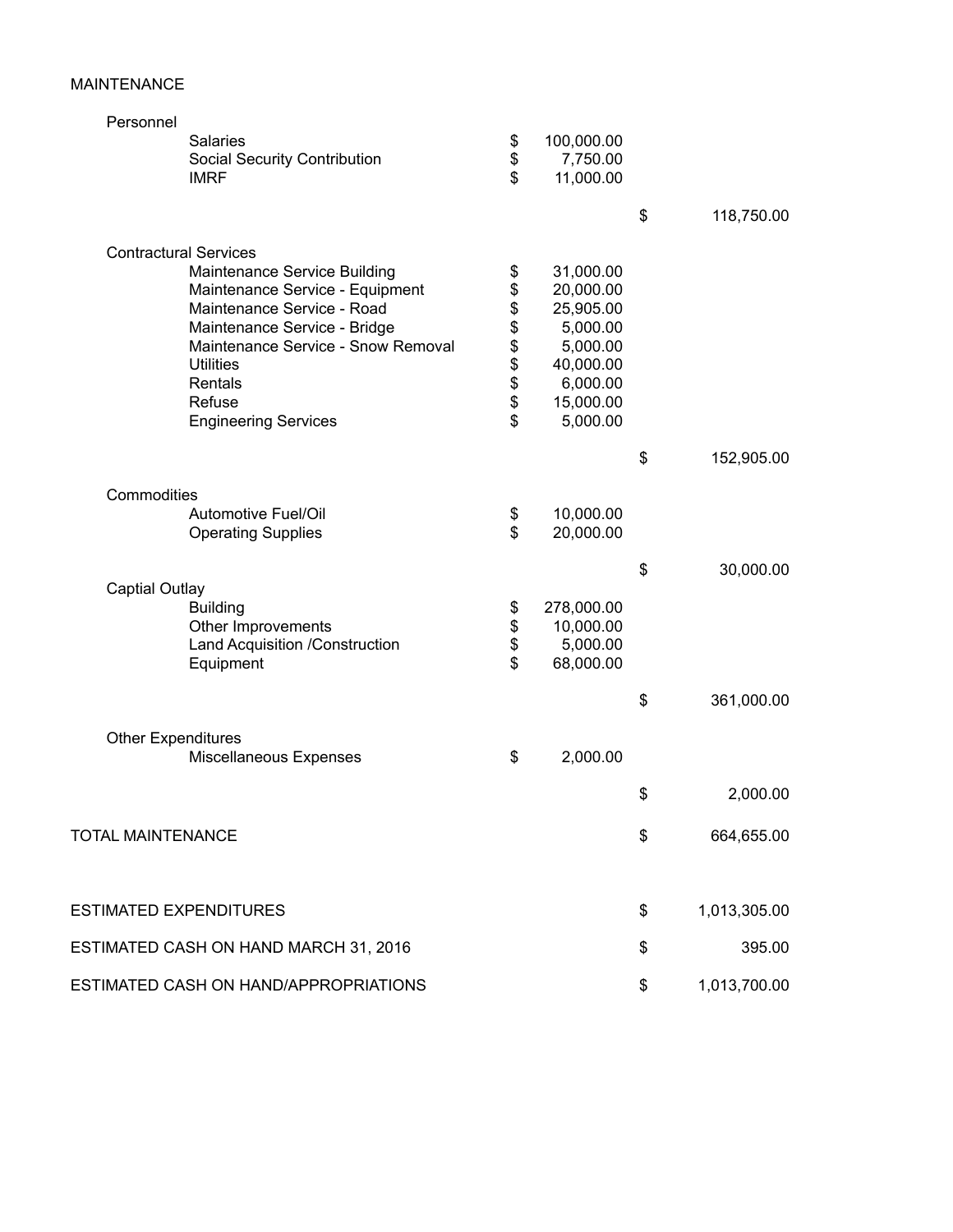| Beginning Balance April 1, 2015                                                                                                                 | \$                               | 695,000.00                                                                   |                    |
|-------------------------------------------------------------------------------------------------------------------------------------------------|----------------------------------|------------------------------------------------------------------------------|--------------------|
| <b>Estimated Revenues</b><br>Property Tax<br>Interest Income<br>Misc Income<br><b>Total Estimated Revenues</b>                                  | \$\$\$\$                         | 670,000.00<br>500.00<br>500.00<br>671,000.00                                 |                    |
| <b>PTEL Adj</b>                                                                                                                                 |                                  |                                                                              | \$                 |
| <b>Total Estimated Funds Available</b>                                                                                                          |                                  |                                                                              | \$<br>1,366,000.00 |
| <b>Budgeted Expenditures</b>                                                                                                                    |                                  |                                                                              |                    |
| Personnel<br>Salaries<br><b>Social Security Contributions</b><br><b>IMRF</b>                                                                    | \$<br>\$<br>$\mathfrak{S}$       | 332,500.00<br>60,379.00<br>61,500.00                                         |                    |
|                                                                                                                                                 |                                  |                                                                              | \$<br>454,379.00   |
| <b>Contractural Services</b><br>Maintenance Service-Road<br>Drainage<br>Road Improvements<br>Rentals<br><b>Engineering Services</b><br>Land ROW | \$<br>\$\$\$\$<br>$\mathfrak{S}$ | 40,000.00<br>250,000.00<br>430,000.00<br>10,000.00<br>45,000.00<br>10,000.00 |                    |
|                                                                                                                                                 |                                  |                                                                              | \$<br>785,000.00   |
| Commodities<br>Automotive Fuel/Oil<br>Maintenance Supplies<br><b>Operating Supplies</b>                                                         | \$<br>\$<br>\$                   | 21,199.00<br>50,000.00<br>50,000.00                                          |                    |
|                                                                                                                                                 |                                  |                                                                              | \$<br>121,199.00   |
| <b>Other Expenditures</b><br>Miscellaneous Expenses                                                                                             | \$                               | 5,000.00                                                                     |                    |
|                                                                                                                                                 |                                  |                                                                              | \$<br>5,000.00     |
| <b>ESTIMATED EXPENDITURES</b>                                                                                                                   |                                  |                                                                              | \$<br>1,365,578.00 |
| ESTIMATED CASH ON HAND MARCH 31, 2016                                                                                                           |                                  |                                                                              | \$<br>422.00       |
| ESTIMATED CASH ON HAND/APPROPRIATIONS                                                                                                           |                                  |                                                                              | \$<br>1,366,000.00 |